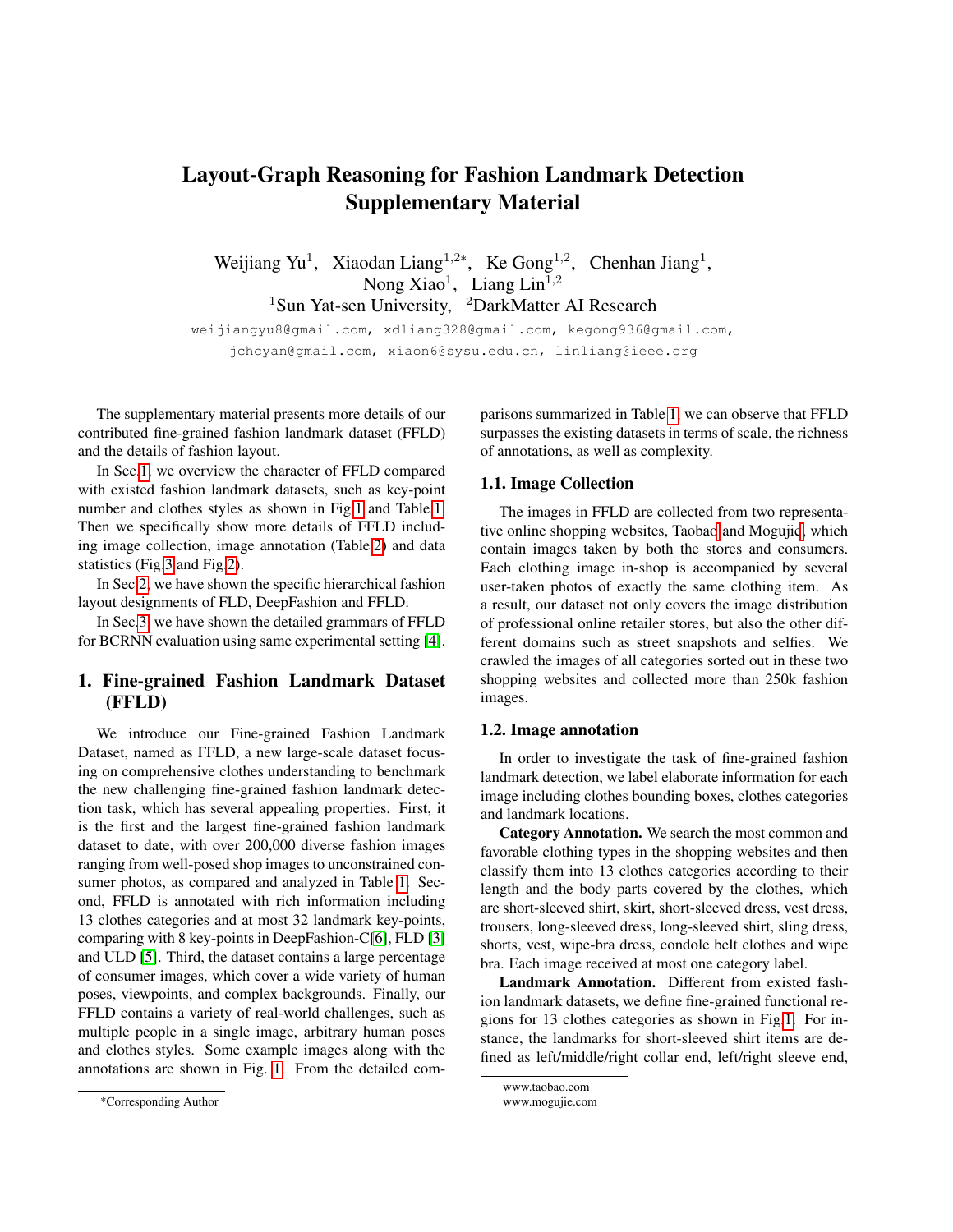<span id="page-1-0"></span>

Figure 1: Comparison of fashion landmark definition between existing FLD dataset [\[3\]](#page-4-3) and our FFLD. FLD dataset only provides landmarks of three clothes items with at most 8 key-points for almost frontal viewed images. In contrast, our FFLD elaborately annotates at most 32 key-points for 13 clothes types example images and includes diverse real-world challenges such as in-shop and consumer images, arbitrary poses and multiple viewpoints.

<span id="page-1-1"></span>Table 1: Comparison among the publicly available datasets(*e.g*. MPII[\[1\]](#page-4-5),LSP[\[2\]](#page-4-6),DeepFashion-C[\[6\]](#page-4-2),FLD[\[3\]](#page-4-3),ULD[\[5\]](#page-4-4)) for human pose estimation and fashion landmark detection. For each dataset, we report the total number of images, the separate number of images in training, validation, and test sets as well as the number of category and key-points. Note that MPII crops 40K single-person annotated images from 25K images for multiple people.

| <b>Dataset</b> | #Total    | #Train    | #Validation | #Test     | Categories               | #Key-point |
|----------------|-----------|-----------|-------------|-----------|--------------------------|------------|
| <b>MPII</b>    | $*40,000$ | $*28,000$ | -           | $*11,000$ |                          | 16         |
| <b>LSP</b>     | 12,000    | 11,000    | -           | 1.000     | ۰                        | 14         |
| DeepFashion-C  | 289,222   | 209,222   | 40,000      | 40,000    | 46                       |            |
| <b>FLD</b>     | 123.016   | 83,033    | 19.992      | 19.991    | $\overline{\phantom{0}}$ |            |
| ULD            | 30,000    | 16,000    | 8,000       | 6.000     | -                        |            |
| <b>FFLD</b>    | 200,000   | 120,000   | 40,000      | 40,000    | 13                       | 32         |

left/right shoulder, left/right armpit, left/right chest, and left/right hem. Compared to the previous works [\[3,](#page-4-3) [5\]](#page-4-4), we increase the number of key-points of the collar, sleeve, and bottom, and define more key-points of body joints following pose estimation [\[1\]](#page-4-5), like shoulder and knee *et al*. The visualized differences are shown in Fig. [1.](#page-1-0) As some of the landmarks are frequently occluded in images, we also labeled the visibility (i.e. whether a landmark is occluded or not) of each landmark.

Quality Control. All images are annotated meticulously by the professional workers. We maintain data quality by manually inspecting and conduct a second-round check for annotated data. We remove the unusable images that are of low resolution, image quality, or whose dominant objects are irrelevant to clothes. In total, 200,000 clothing images are kept to construct FFLD.

### 1.3. Dataset Statistics

We analyze the dataset statistics of FFLD dataset in detail. First, except a few e-commerce shop images, most of the images in FFLD are taken and submitted by common customers. The percentages of images from shop and customers are presented in Fig. [3](#page-2-0) and Fig. [2.](#page-2-1) In Fig[.2,](#page-2-1) we show the percentages of different clothing types in both shop and consumer images, which displays the percentage of real situations distributing each clothes category. Compared with shop images, the consumer images is more challenge for multiple view and light, complex background and deformable clothes appearance. The statistic analysis of Fig[.3](#page-2-0) performs the diverse distribution of clothes category, which contains large percentage of consumer images in the whole dataset. So the FFLD has the most variants compared with exited fashion landmark [\[6,](#page-4-2) [3,](#page-4-3) [5\]](#page-4-4), which is also the closest fashion landmark dataset with the real applica-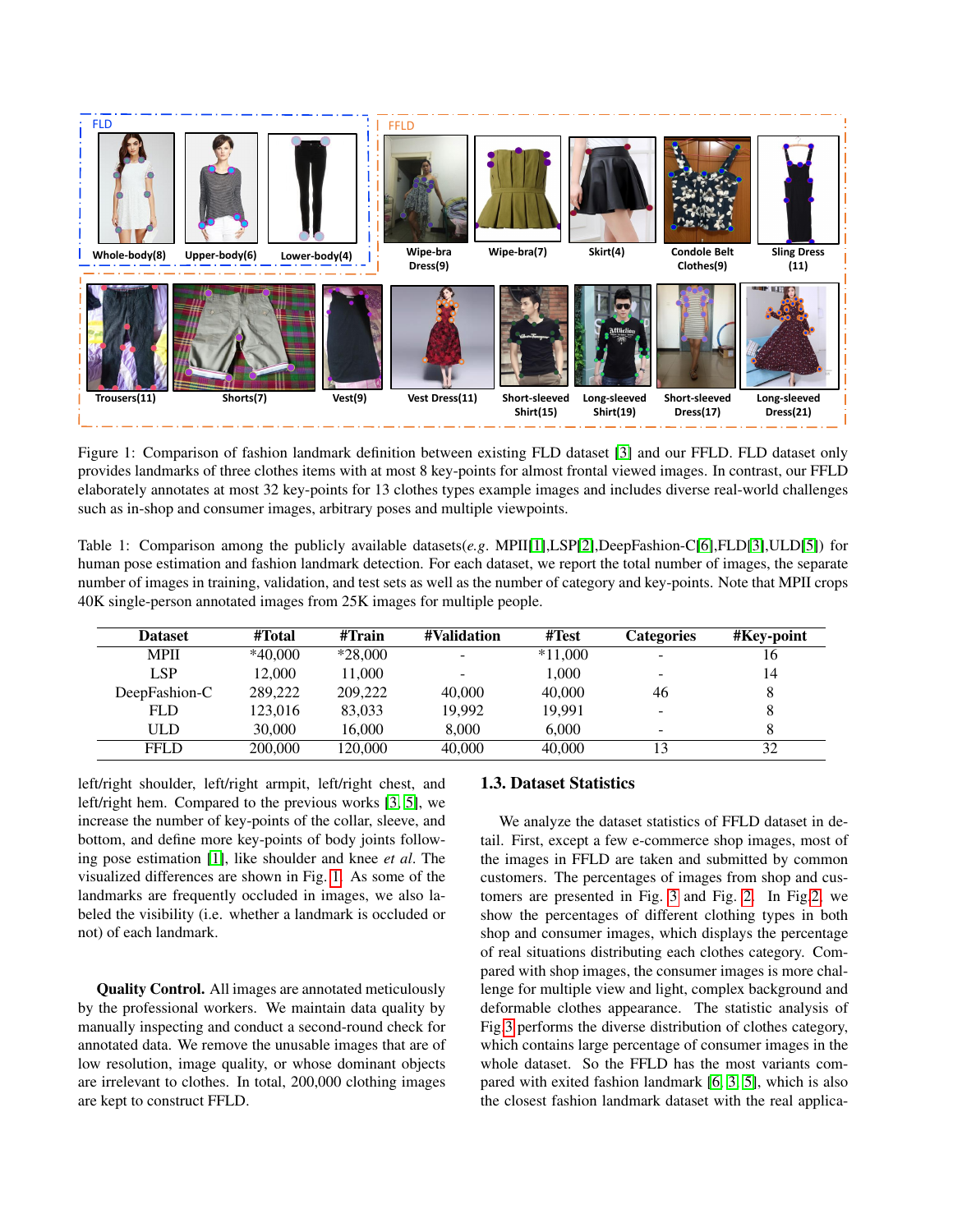<span id="page-2-1"></span>

Figure 2: Percentages of different clothing types in both shop and consumer images on FFLD.

<span id="page-2-0"></span>

Figure 3: Percentages of distinct clothing types and the image proportions of shop and consumer images in our FFLD.

tion.

# <span id="page-2-2"></span>2. Layout of Fashion Node

We show layout of fashion nodes in this section. There are four hierarchies of fashion layout, including landmark nodes, clothes-part nodes, body-part nodes and root node.

### 2.1. Fashion Layout of FLD & DeepFashion

"r.collar"to mean right collar, and "l.collar"to mean leaf collar. "↔"meas connection between two nodes.

Layout of landmark nodes:

 $r.collar \leftrightarrow l.collar$ , *r.waistline*  $\leftrightarrow$  *l.waistline*,  $r.sleepve \leftrightarrow l.sleepve$ , *r.hem*  $\leftrightarrow$  *l.hem*, *r.collar*  $\leftrightarrow$  *r.waistline*  $\leftrightarrow$  *r.sleeve*  $\leftrightarrow$  *r.hem.*  $l.collar \leftrightarrow l.waistline \leftrightarrow l.sleepve \leftrightarrow l.hem,$ Layout of clothes-part nodes:  $collar \leftrightarrow sleeve \leftrightarrow waisline \leftrightarrow collar,$ *waistline*  $\leftrightarrow$  *hem*, Layout of body-part nodes:  $upper-body \leftrightarrow lower-body,$ Layout of root node: *whole body (self connection)*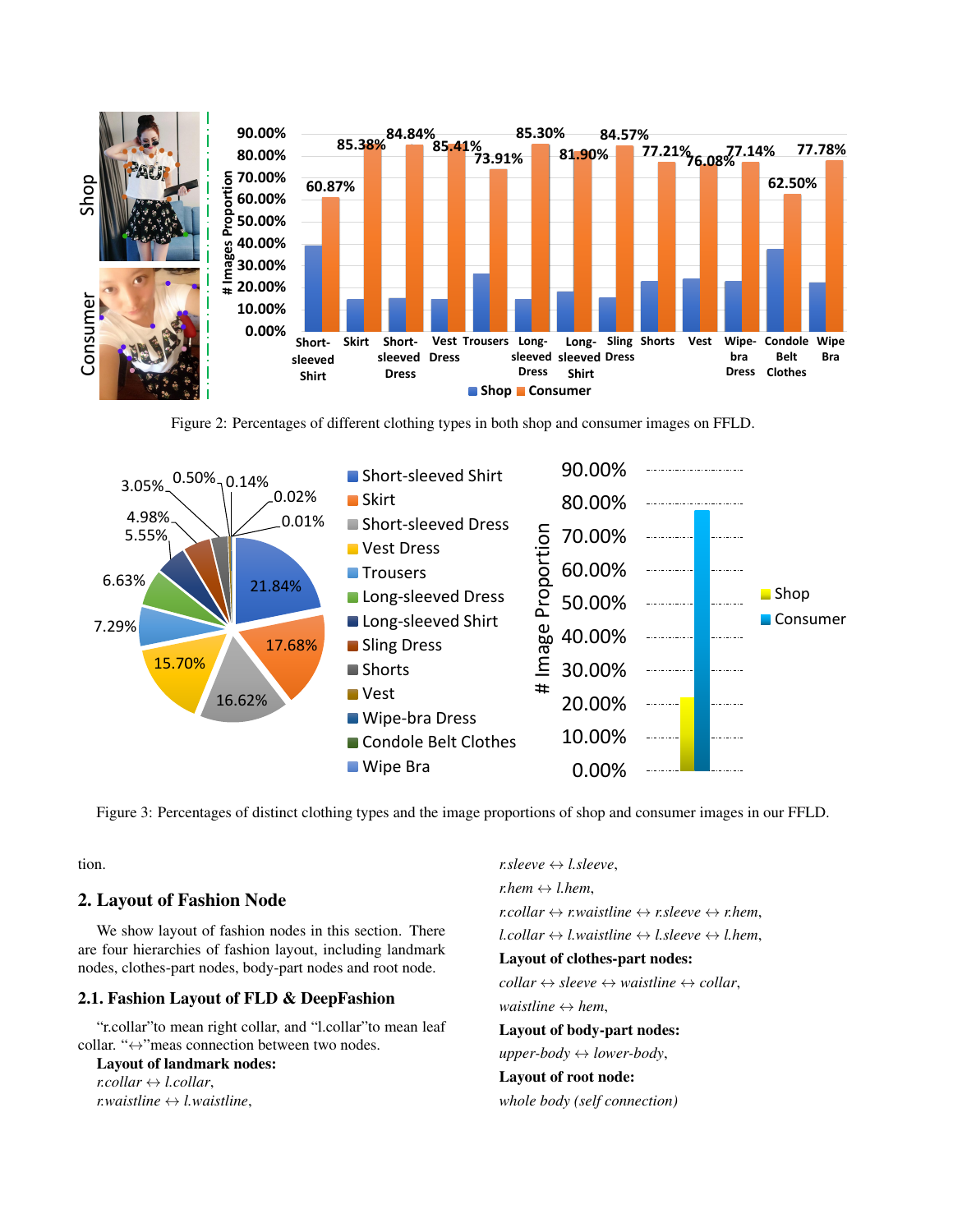<span id="page-3-0"></span>Table 2: The definition of clothes category landmark. We defined 13 clothes categories with at most 32 landmark key points according to their length and the body parts covered by the clothes. We define a set of key points on the structures of clothes and human body. collar(3) indicates that there are three key points on the collar.

| <b>Dataset</b> | <b>Clothes type</b> | <b>Points</b>         | <b>Clothes Part</b>                                        |
|----------------|---------------------|-----------------------|------------------------------------------------------------|
| Fashion        | No define           | 8 point               | $\text{collar}(2)$ ,<br>$sleeve(2)$ ,<br>$hem(2)$ ,        |
| Landmark       |                     |                       | bottom(2)                                                  |
| Dataset(FLD)   |                     |                       |                                                            |
|                | Short-sleeved       | 15 point              | shoul-<br>$collar(3)$ ,<br>sleeve(4),                      |
|                | Shirt               |                       | $der(2)$ ,<br>$check(2)$ ,<br>armpit(2),                   |
|                |                     |                       | hem(2)                                                     |
|                | <b>Skirt</b>        | 4 point               | lower head(2), bottom(2)                                   |
|                | Short-sleeved       | 17 point              | $\overline{\text{collar}(3)}$ ,<br>shoul-<br>$sleeve(4)$ , |
|                | <b>Dress</b>        |                       | $check(2)$ ,<br>armpit(2),<br>$der(2)$ ,                   |
|                |                     |                       | waistline $(2)$ , bottom $(2)$                             |
|                | <b>Vest Dress</b>   | 11 point              | $collar(3)$ , shoulder(2), chest(2),                       |
|                |                     |                       | waistline(2), bottom(2)                                    |
|                | Trousers            | 11 point              | waistline $(2)$ ,<br>bottom(4),                            |
| Fine-grained   |                     |                       | $knee(4)$ , $cratch(1)$                                    |
| Fashion        | Long-sleeved        | $\overline{21}$ point | collar(3),<br>$sleeve(4)$ ,<br>shoul-                      |
| Landmark       | <b>Dress</b>        |                       | $der(2)$ , chest $(2)$ ,<br>armpit(2),                     |
| Dataset(FFLD)  |                     |                       | $elbow(4)$ , waistline(2),<br>bot-                         |
|                |                     |                       | tom(2)                                                     |
|                | Long-sleeved        | 19 point              | $\overline{\text{collar}(3)}$ ,<br>shoul-<br>sleeve(4),    |
|                | Shirt               |                       | $der(2)$ ,<br>$check(2)$ ,<br>armpit(2),                   |
|                |                     |                       | $elbow(4)$ , hem $(2)$                                     |
|                | <b>Sling Dress</b>  | $11$ point            | $collar(3)$ , shoulder(2), chest(2),                       |
|                |                     |                       | waistline(2), bottom(2)                                    |
|                | <b>Shorts</b>       | $7$ point             | waistline $(2)$ ,<br>$bottom(4)$ ,                         |
|                |                     |                       | crotch(1)                                                  |
|                | <b>Vest</b>         | 9 point               | $collar(3)$ , shoulder(2), chest(2),                       |
|                |                     |                       | hem(2)                                                     |
|                | Wipe-bra            | $9$ point             | $collar(3)$ , chest $(2)$ , waistline $(2)$ ,              |
|                | <b>Dress</b>        |                       | bottom(2)                                                  |
|                | Condole Belt        | $9$ point             | $collar(3)$ , shoulder(2), chest(2),                       |
|                | Clothes             |                       | hem(2)                                                     |
|                | Wipe Bra            | 7 point               | $\text{collar}(\overline{3})$ , chest(2), hem(2)           |

# 2.2. Fashion Layout of FFLD

"c.collar"to mean center collar, "r.e.elbow"to mean right external elbow, "r.i.elbow"to mean right internal elbow. "↔"means connection between two nodes.

### Layout of landmark nodes:

 $r.collar \leftrightarrow c.collar \leftrightarrow l.collar \leftrightarrow r.collar$ ,  $r.showlder \leftrightarrow l.showlder$ ,  $r.$ *armpit* $\leftrightarrow$ *l.armpit*, *r.e.elbow*  $\leftrightarrow$  *r.i.elbow*,  $r.e. sleeve \leftrightarrow r.i. sleeve,$  $l.e. elbow \leftrightarrow l.i. elbow,$  $l.e. sleeve \leftrightarrow l.i. sleeve.$  $r.e.$ *r.chest*  $\leftrightarrow$  *l.chest.* 

### $r.$ *waistline*  $\leftrightarrow$  *l.waistline*,

*r.hem*  $\leftrightarrow$  *l.hem.* 

 $r_{\text{c}}$ *r.collar*  $\leftrightarrow$  *r.shoulder*  $\leftrightarrow$  *r.e.elbow*  $\leftrightarrow$  *r.e.sleeve*  $\leftrightarrow$ *r.i.sleeve*  $\leftrightarrow$  *r.i.elbow*  $\leftrightarrow$  *r.armpit*  $\leftrightarrow$  *r.chest*  $\leftrightarrow$  *r.waistline*  $\leftrightarrow$  *r.hem*,

 $l.collar \leftrightarrow l.shoulder \leftrightarrow l.e. elbow \leftrightarrow l.e. skew \leftrightarrow$ *l.i.sleeve*  $\leftrightarrow$  *l.i.elbow*  $\leftrightarrow$  *l.armpit*  $\leftrightarrow$  *l.chest*  $\leftrightarrow$  *l.waistline*  $\leftrightarrow$  *l.hem.* 

*r.lower head*  $\leftrightarrow$  *l.lower head*  $\leftrightarrow$  *crotch*  $\leftrightarrow$  *r.lower head.*  $r_i$ *knee* $\leftrightarrow$ *r.e.knee*,

 $l.i.knee \leftrightarrow l.e.knee.$ 

*r.e.bottom*  $\leftrightarrow$  *r.i.bottom*,

 $l.e. bottom \leftrightarrow l.i. bottom.$ 

*r.lower head*  $\leftrightarrow$  *r.e.knee*  $\leftrightarrow$  *r.e.bottom*  $\leftrightarrow$  *r.lower head,*